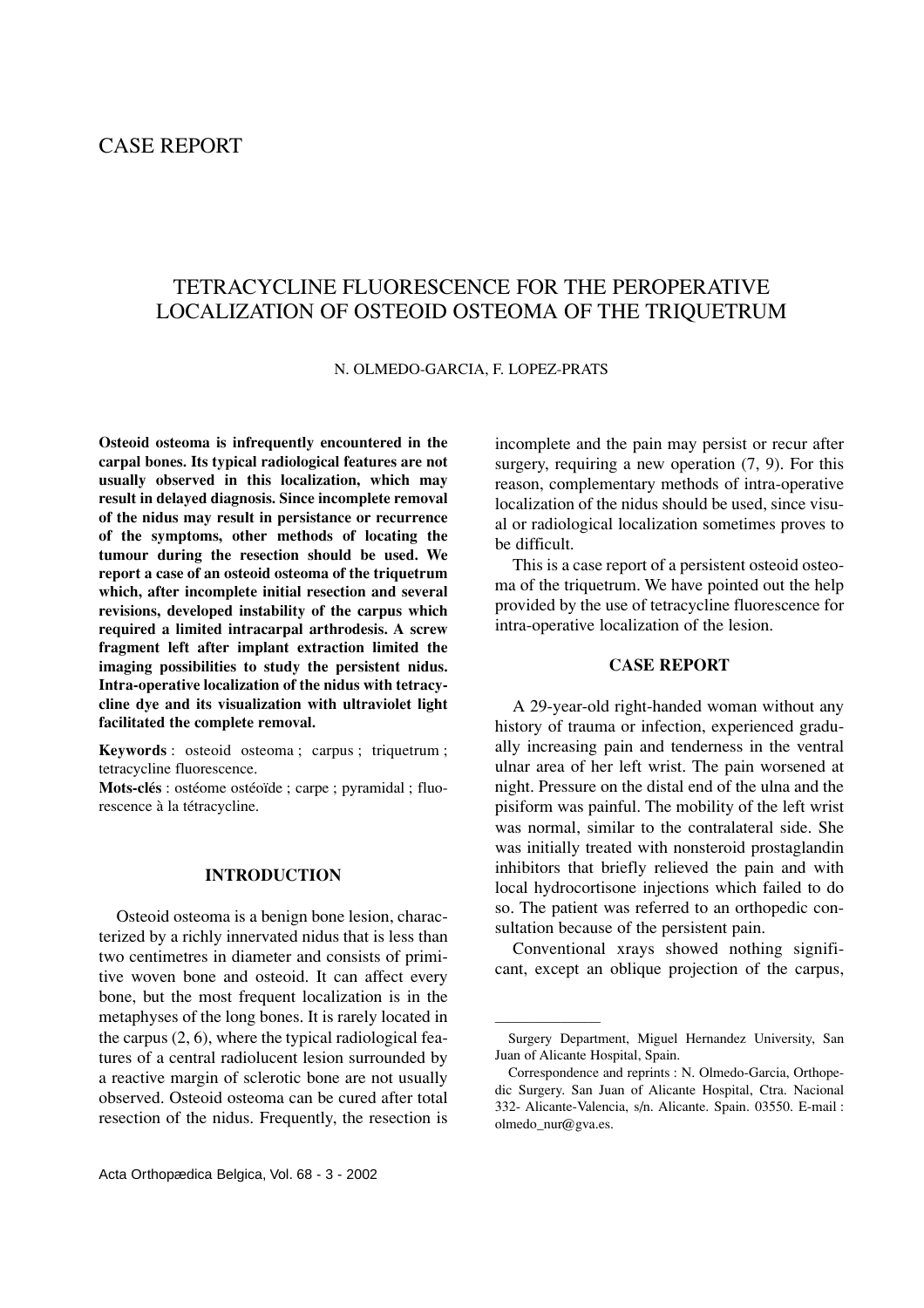

*Fig. 1.* — Bone scintigraphy showing increased uptake in the left triquetral bone.

displaying a radiolucent area in the cancellous bone of the triquetrum. Bone scintigraphy with  $99mTc$ methylene diphosphonate (fig. 1) exhibited intense focal uptake over the left triquetrum. An intratriquetral lesion was revealed by the Magnetic Resonance Imaging (MRI) sequence, T-2.

A surgical resection with a curettage was planned, based upon a presumptive diagnosis of osteoid osteoma. Histological study of the extracted material confirmed the diagnosis. During the intervention an arthrodesis between triquetrum and hamate was carried out because a degenerative process with osteophytes was seen. The pain recurred owing to incomplete removal of the osteoid osteoma, and the patient underwent two consecutive surgical revisions, without success. The material implanted for the arthrodesis was removed in the third operation, but a fragment of a broken screw was left inside the bone.

After these three operations the pain persisted and clearly increased with wrist movement. The radiological work up showed volar intercalated segment instability (VISI) of the lunate and degenerative arthritis in the lunate-capitate joint. Stabilization of the VISI and a further curettage was done 24 months after the first operation.

The patient continued suffering pain and the bone scintigraphy showed the same increased uptake in the carpus that previous studies had revealed. The xray image showed a radiolucent



*Fig. 2.* — Anteroposterior xrays of the wrist showing the limited intracarpal arthrodesis between scaphoid, lunate, capitate, triquetrum and hamate bone. A radiolucent area adjacent to the screw fragment can be seen.

area adjacent to the screw fragment (fig. 2), coinciding with increased radioisotope uptake. The repeated failures suggested that an intra-operative method should be used to localize the nidus. Because of the screw fragment, CT could not be used as a guide, therefore tetracycline was used such as described by Ayala *et al.* (1). Two days before surgery, the patient began to take 250 mg of oxytetracycline every 6 hours. A tourniquet was used. During surgery, the screw fragment was detected using fluoroscopy. A golden yellow area could be seen on the exposed bone under ultraviolet light. The lesion was removed en bloc and the extracted piece was checked for fluorescence. The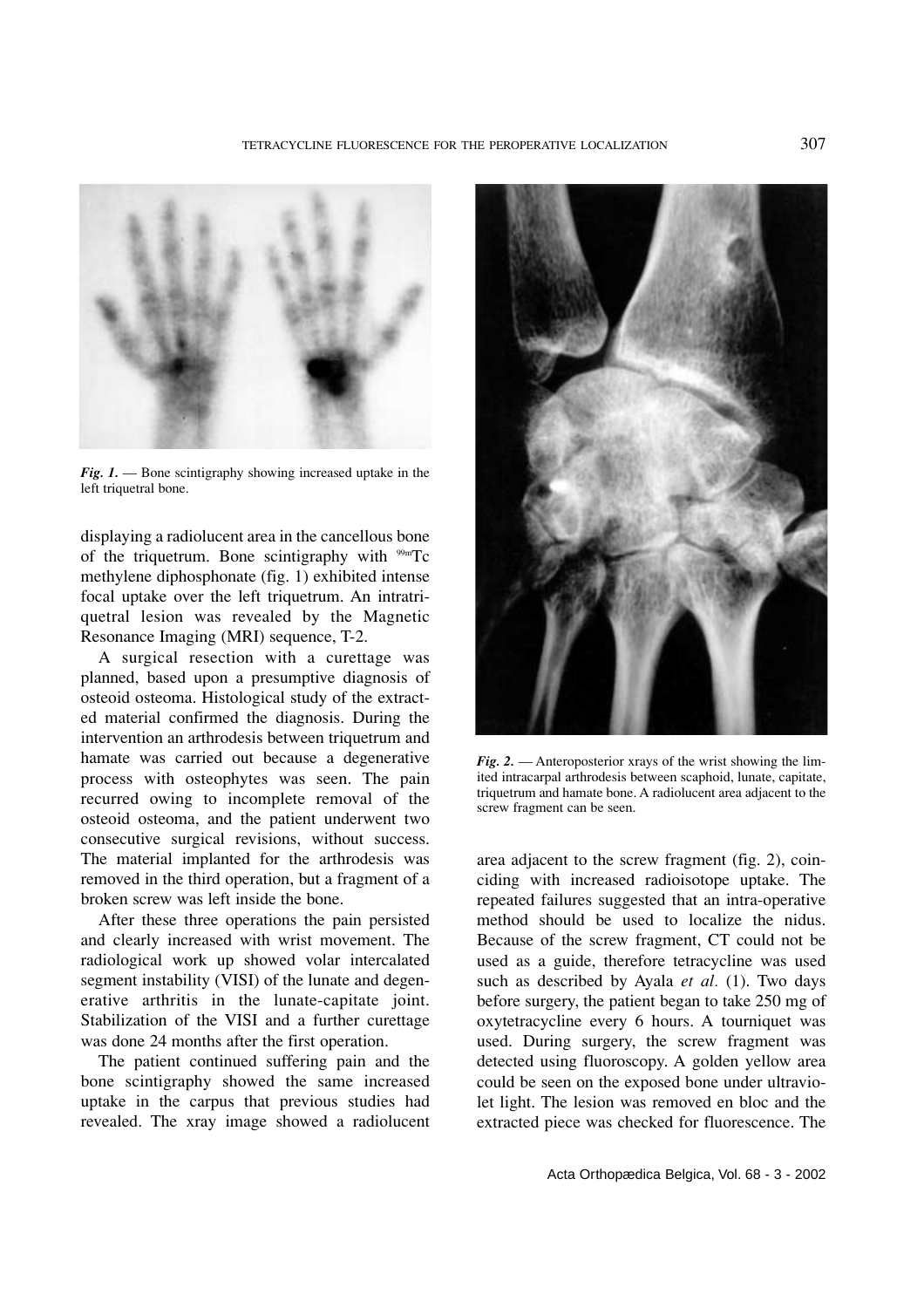bone bed still showed diffuse fluorescence and curettage was done until all the fluorescent tissue was extracted. The bone defect was filled in with lyophilized bone. After this operation, pain vanished immediately. The mobility of the wrist showed complete pronation and supination, with a  $10^{\circ}$  loss of radial deviation, a  $20^{\circ}$  loss of ulnar deviation, a  $45^{\circ}$  loss of flexion and a  $35^{\circ}$  loss of extension compared to the contralateral side. About sixty-five months after the onset of pain the patient was able to return to a normal lifestyle. Four years after the last surgery she no longer complained of any symptom.

## **DISCUSSION**

Localization of the osteoid osteoma in the carpus, and particularly in the triquetrum, is rare (2, 6). Consequently, the diagnosis may be difficult and delayed. In a conventional radiographic study, the triquetrum is superposed by other bones of the carpus. It is covered by the pisiform in the anteroposterior xray and by the proximal row of carpal bones in the lateral xray. Special projections are required. When the osteoma is intra-articular, it can produce an interarticular apophysis (2). In the reported case, these osteophytes between the triquetrum and hamate were not interpreted as a manifestation of the intra-articular osteoid osteoma, which led to the unnecessary arthrodesis during the first surgical intervention. The patient´s further evolution was unfortunate, given, not only the persistence of pain, but also the appearance of carpal instability (VISI). The carpal instability was probably provoked by the previous surgical aggression and the triquetrum-hamate arthrodesis.

The conventional treatment of osteoid osteoma consists of complete resection of the nidus. Incomplete excision of the nidus is the most frequent cause of the recurrence of symptoms. Because effective resection depends on the accuracy of the localization, several methods have been used for intra-operative localization of the nidus. The introduction of a wire under CT guidance, is one of the most widespread techniques (4, 7). In the reported case, this technique could not be used because of the existence of the screw fragment,

which made an artefact in the image. The radioisotope count, detected with a portable nuclear camera, is also used to localize the nidus intra-operatively. However, it requires expensive equipment, and the patient, as well as the personnel in the operating room, are subjected to a considerable amount of radiation (9).

The Ultraviolet Fluorescence test with tetracycline is the macroscopic extrapolation of a histomorphometric technique. Ayala *et al.* (1), in 1986, were the first to use it to confirm the extirpation of the osteoid osteoma nidus. After ingestion and transportation by the serum, the tetracycline molecule settles in the osteoid in the mineralization phase. This test is easy to carry out because the tetracycline is ingested in the pre-operative period and the test only requires an ultraviolet source. This technique is radiation free and permits complete resection of the tumour, confirmed by the absence of fluorescence in the remaining bone and evidence of it in the extirpated piece. Its use should be avoided in children under eight years of age, in women during the second half of pregnancy and in allergic patients (3, 8). In our case, the tetracycline fluorescence test facilitated the complete resection and the pain disappeared.

In agreement with Lee and Malawer (5), we think that complementary methods should be used for intra-operative detection in order to assure complete extirpation. They are to be recommended when lesions are persistent or recurrent, in those growths localized in areas difficult to access, as well as in those that do not permit wide resection (small bones or in areas subject to load). The fluorescence test of tetracycline is an economical, simple, safe, and reliable method of showing whether the nidus is part of the excised tissue. We believe that it should be used in all cases, with the exceptions described, to check the complete resection of the nidus, whether it is associated or not with other intra-operative detection methods.

#### **REFERENCES**

1. Ayala A. G., Murray J. A., Erling M. A., Raymond A. K. Osteoid osteoma : intra-operative tetracycline-fluorescence demonstration of the nidus. J. Bone Joint Surg., 1986, 68- A, 747-751.